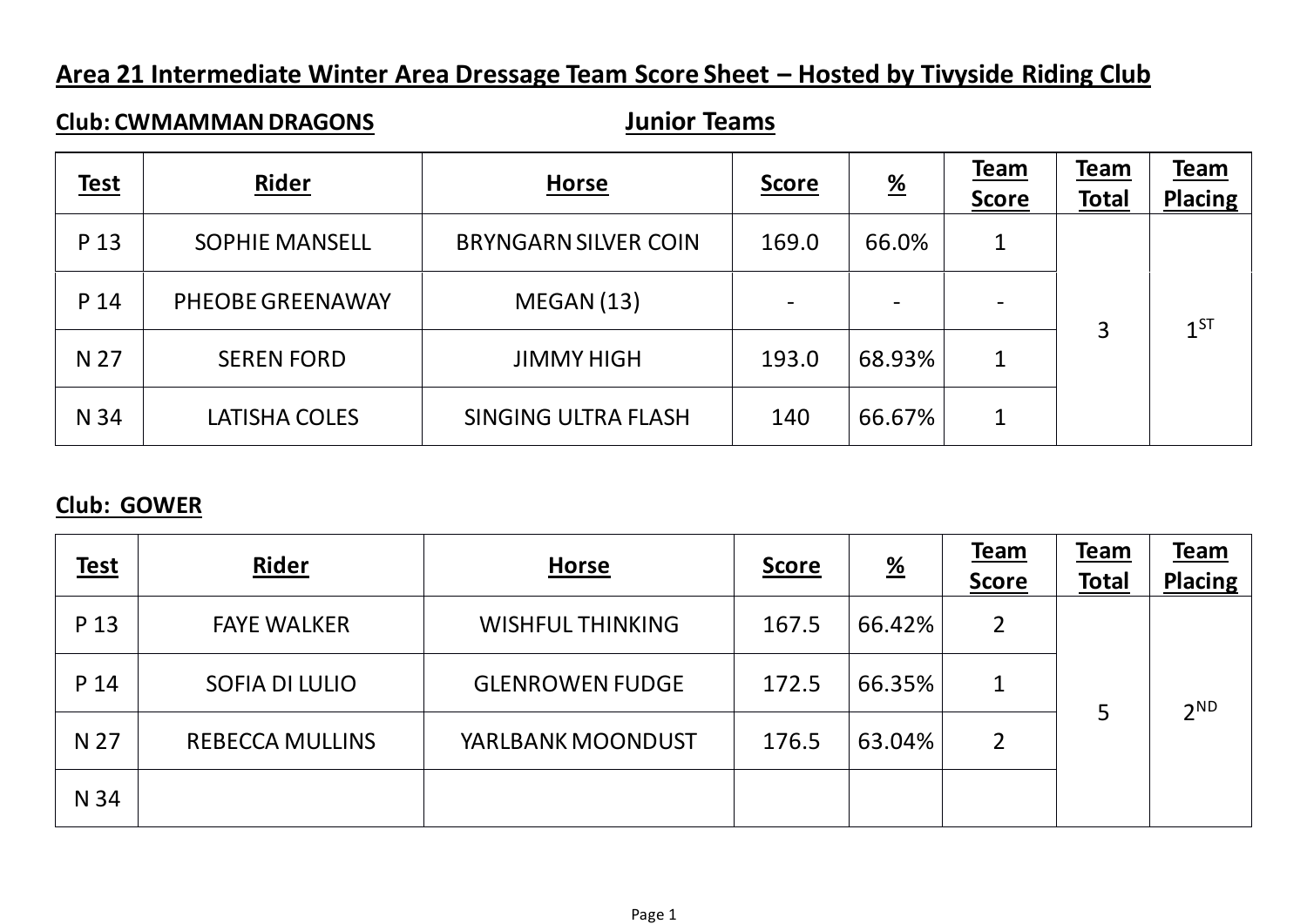# **Area 21 Intermediate Winter Area Dressage Team Score Sheet – Hosted by Tivyside Riding Club**

## **Club: CWMAMMAN BELLES** *Senior Teams*

| <b>Test</b> | Rider                   | <b>Horse</b>               | <b>Score</b> | $\frac{\%}{\sqrt{2}}$ | <b>Team</b><br><b>Score</b> | <u>Team</u><br><b>Total</b> | Team<br><b>Placing</b> |
|-------------|-------------------------|----------------------------|--------------|-----------------------|-----------------------------|-----------------------------|------------------------|
| P 14        | <b>TRISH HERMAN</b>     | <b>FOREST LUMP</b>         | 163.5        | 62.88%                | 9                           |                             |                        |
| N 27        | <b>SOPHIE JONES</b>     | <b>CRAIGS WELSH DRAGON</b> | 200.5        | 71.61%                | 1                           |                             | $1^{ST}$               |
| N 34        | <b>BRIONY CUTLER</b>    | <b>HEBOG AMY</b>           | 150.0        | 71.43%                | $\overline{2}$              |                             |                        |
| E 44        | <b>CETHIN RAVENHILL</b> | <b>PROJECT VILMAR</b>      | 169          | 67.40%                | 2                           |                             |                        |

#### **Club: CWMAMMAN STARS**

| <b>Test</b> | Rider                | <b>Horse</b>                 | <b>Score</b> | $\frac{\%}{\%}$ | <b>Team</b><br><b>Score</b> | Team<br><b>Total</b> | <u>Team</u><br><b>Placing</b> |
|-------------|----------------------|------------------------------|--------------|-----------------|-----------------------------|----------------------|-------------------------------|
| P 14        | <b>LINDA THOMAS</b>  | <b>CWMDOVEY FREEDOM</b>      | 169.5        | 65.20%          | 5                           |                      |                               |
| N 27        | <b>AMY WILDE</b>     | <b>SPOTTED WARRIOR</b>       | 184.5        | 65.89%          | 5                           |                      | 5 <sup>TH</sup>               |
| N 34        | <b>TRISH HEARN</b>   | <b>EARTH TREMOR</b>          | 119.5        | 56.90%          | 9                           | 11                   |                               |
| E 44        | <b>STEFF MANSELL</b> | <b>BELLE VUE IRISH PRIDE</b> | 179          | 71.60%          | 1                           |                      |                               |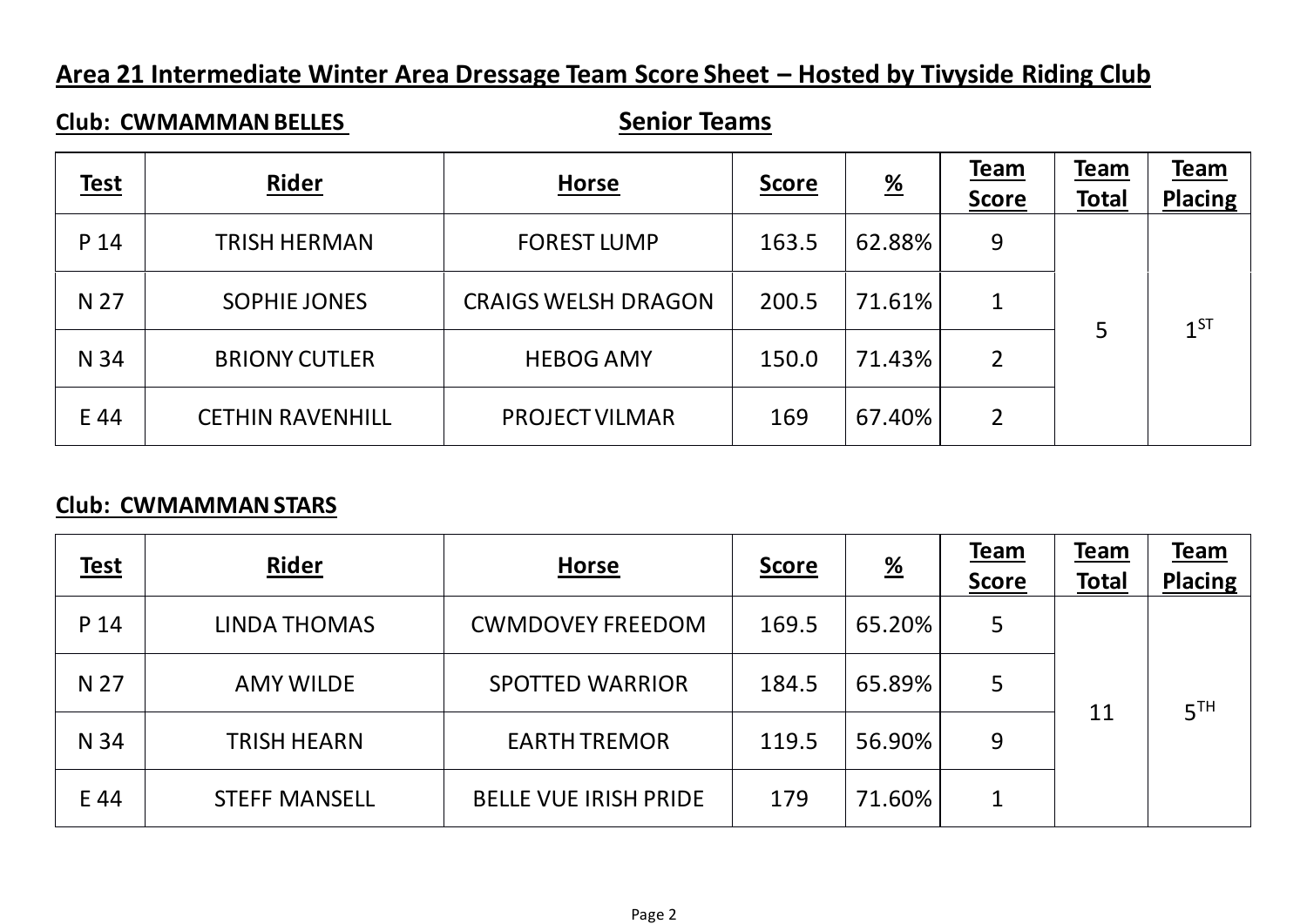# **Club: CWMAMMAN QUEENS**

| <u>Test</u> | Rider                   | <b>Horse</b>                | <b>Score</b> | $\frac{\%}{\sqrt{2}}$ | <b>Team</b><br><b>Score</b> | Team<br><b>Total</b> | <u>Team</u><br><b>Placing</b> |
|-------------|-------------------------|-----------------------------|--------------|-----------------------|-----------------------------|----------------------|-------------------------------|
| P 14        | <b>EMMA CHAMBERLINE</b> | <b>FLEETHOUSE LADY KATE</b> | 168.0        | 64.62%                | 6                           |                      | 3 <sup>RD</sup>               |
| N 27        | <b>KATH GRAVELL</b>     | <b>MAJESTIC FOOTPRINTS</b>  | 192.0        | 67.86%                | 2                           | 11                   |                               |
| N 34        | <b>JANISE</b>           | <b>GANDHI STAR</b>          | 127.0        | 60.48%                | 5                           |                      |                               |
| E 44        | <b>ELLIE GRAVELL</b>    | <b>ARLEYS GOLDMINE</b>      | 162.0        | 64.80%                | 4                           |                      |                               |

## **Club: GOWER POWER RANGERS**

| <b>Test</b> | Rider                   | <b>Horse</b>             | <b>Score</b> | $\frac{\%}{\%}$ | <b>Team</b><br><b>Score</b> | Team<br><b>Total</b> | Team<br><b>Placing</b> |
|-------------|-------------------------|--------------------------|--------------|-----------------|-----------------------------|----------------------|------------------------|
| P 14        | <b>SARAH WEDGBURY</b>   | <b>CORRIEBEG RISING</b>  | 177.5        | 68.27%          | 2                           |                      |                        |
| N 27        | <b>LUCY CLEAVER</b>     | <b>TEALSON VALENTINO</b> | 187.0        | 66.29%          | 4                           |                      |                        |
| N 34        | <b>HARRIET HOLYOAKE</b> | <b>SEDRUN</b>            | 124.5        | 59.29%          | 8                           | 14                   |                        |
| E 44        |                         |                          |              |                 |                             |                      |                        |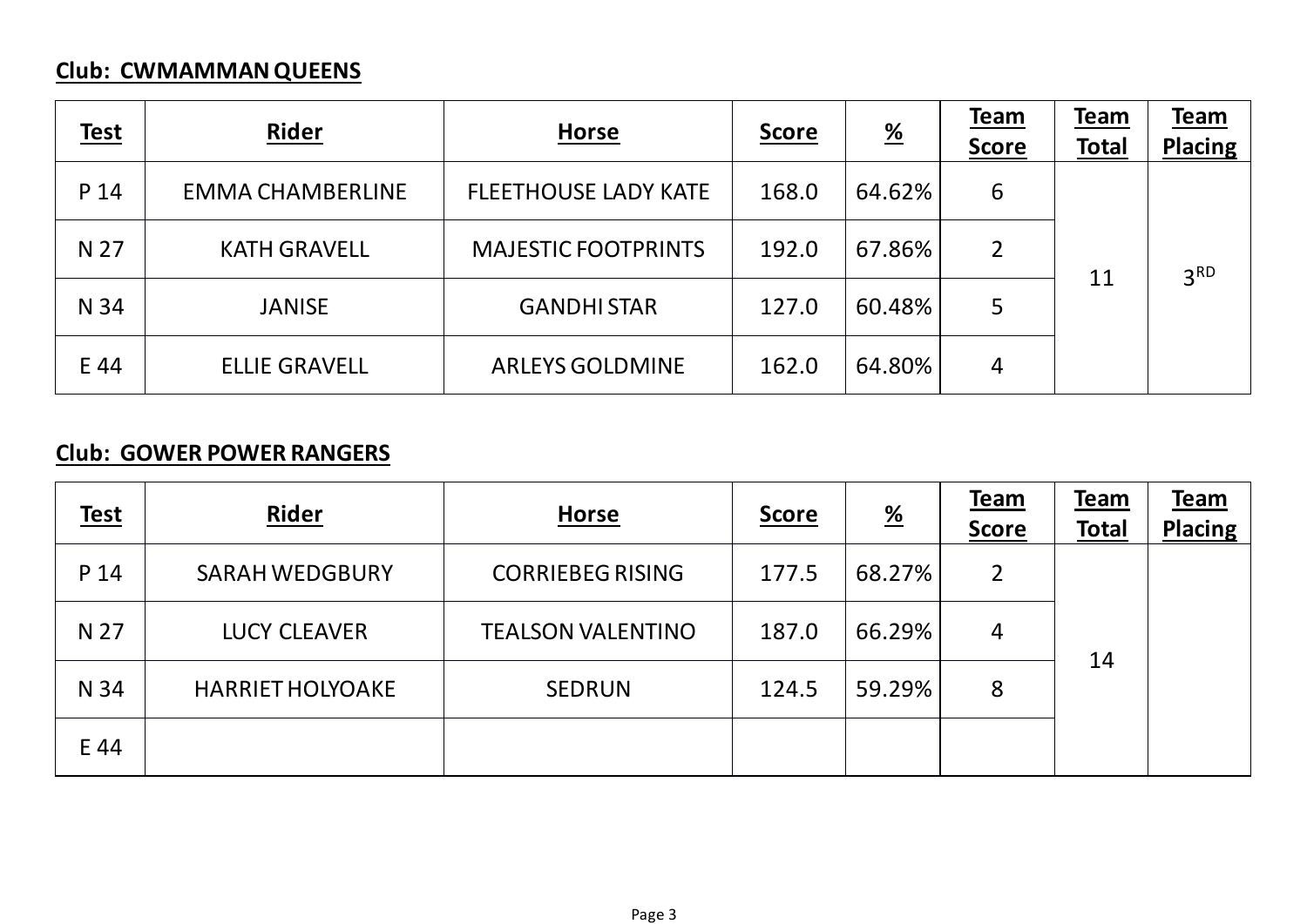## **Club: GOWER MARVELS**

| <b>Test</b> | Rider                   | <b>Horse</b>     | <b>Score</b> | $\frac{\%}{\sqrt{2}}$ | Team<br><b>Score</b> | <b>Team</b><br><b>Total</b> | <u>Team</u><br><b>Placing</b> |
|-------------|-------------------------|------------------|--------------|-----------------------|----------------------|-----------------------------|-------------------------------|
| P 14        | <b>KELSIE YELLAND</b>   | <b>WESLEY</b>    | 177.0        | 68.07%                | 3                    |                             |                               |
| N 27        | <b>VICTORIA BIGNELL</b> | THE RITE OF TIME | 169.5        | 60.54%                | 9                    | 19                          |                               |
| N 34        | <b>TERESA JONES</b>     | <b>ROSEGOLD</b>  | 125.0        | 59.52%                |                      |                             |                               |
| E 44        |                         |                  |              |                       |                      |                             |                               |

## **Club: RIDDEN ARAB GROUP**

| <b>Test</b> | Rider                     | <b>Horse</b>                              | <b>Score</b> | $\frac{\%}{\phantom{0}}$ | <b>Team</b><br><b>Score</b> | <b>Team</b><br><b>Total</b> | <u>Team</u><br><b>Placing</b> |
|-------------|---------------------------|-------------------------------------------|--------------|--------------------------|-----------------------------|-----------------------------|-------------------------------|
| P 14        | <b>MICHELLE HARRISON</b>  | <b>MYNYDD EMIR</b>                        | 166.0        | 63.85%                   | 8                           |                             |                               |
| N 27        | <b>KATHERINE HARRISON</b> | <b>PSYMPLY DIVINE</b>                     | 177.0        | 63.21%                   | 8                           |                             |                               |
| N 34        | <b>ZOEY AKROYD</b>        | <b>LLAIN PLATNUM</b><br><b>PERSUASION</b> | 132.5        | 63.10%                   | 4                           | 26                          |                               |
| E 44        | <b>CHER GILL</b>          | <b>CRYSTAL FLAME</b>                      | 133.5        | 44%                      | 6                           |                             |                               |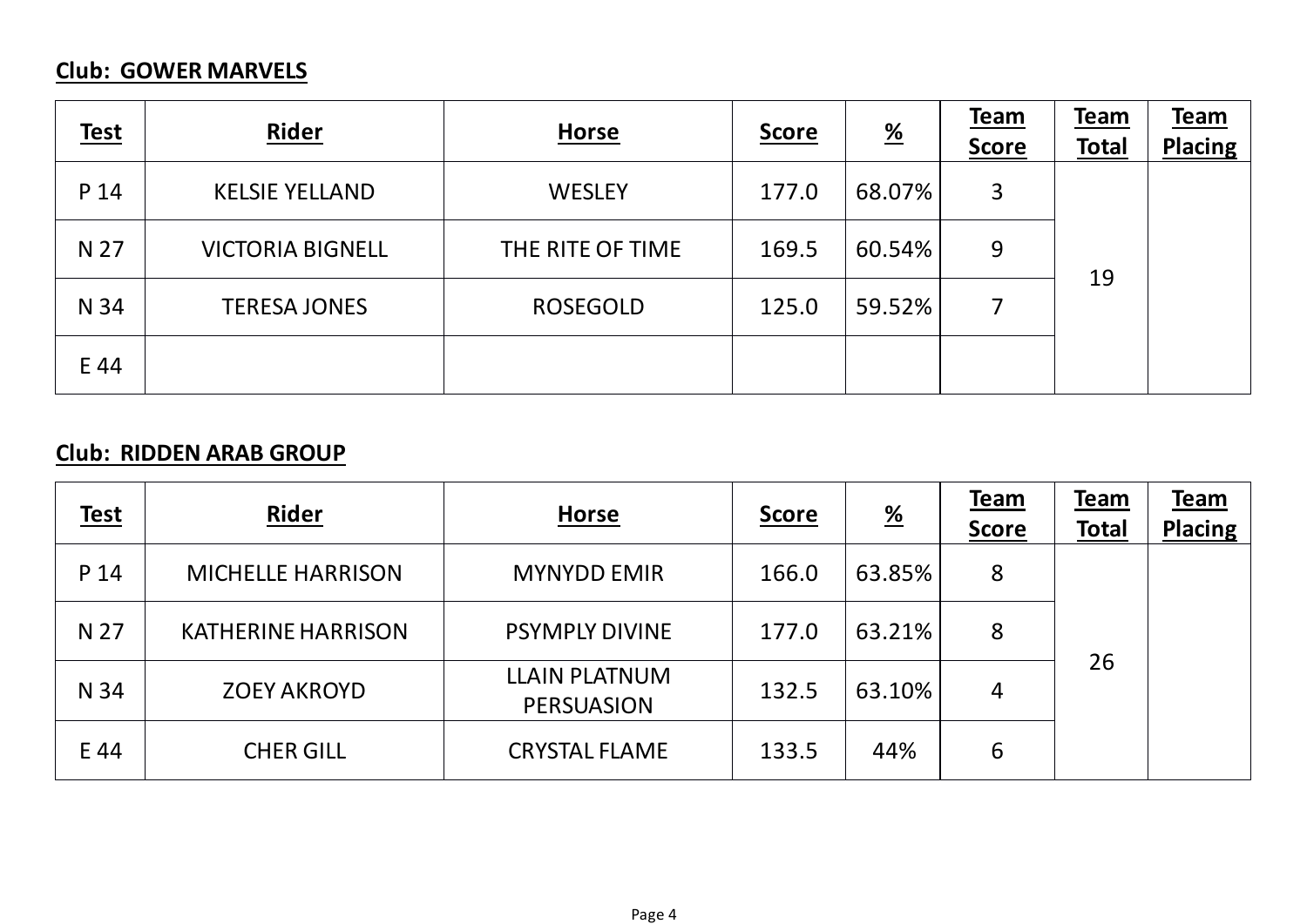# **Club: TIVYSIDE DIVAS**

| <b>Test</b> | Rider                 | <b>Horse</b>                              | <u>Score</u> | $\frac{\%}{\sqrt{2}}$ | <b>Team</b><br><b>Score</b> | <b>Team</b><br><b>Total</b> | Team<br><b>Placing</b> |
|-------------|-----------------------|-------------------------------------------|--------------|-----------------------|-----------------------------|-----------------------------|------------------------|
| P 14        | <b>KRISSIE DAVIES</b> | <b>GUAPO</b>                              | 181.0        | 69.62%                |                             |                             |                        |
| N 27        | <b>RIANNE FULTON</b>  | <b>CHAMPAGNE 'N' CAVIAR</b>               | 182.5        | 65.18%                |                             |                             | 2 <sub>ND</sub>        |
| N 34        | <b>HANNAH WARREN</b>  | <b>PENSTRUMBLY MARY</b><br><b>POPPINS</b> | 151.5        | 72.14%                |                             |                             |                        |
| E 44        | <b>LOUISE HARRIS</b>  | <b>GENAL NALA</b>                         | 136.5        | 54.60%                | 5                           |                             |                        |

## **Club: TIVYSIDE DAMES**

| <b>Test</b> | Rider                | <b>Horse</b>                | <u>Score</u> | $\frac{\%}{\sqrt{2}}$ | <b>Team</b><br><b>Score</b> | <b>Team</b><br><b>Total</b> | Team<br><b>Placing</b> |
|-------------|----------------------|-----------------------------|--------------|-----------------------|-----------------------------|-----------------------------|------------------------|
| P 14        | <b>NETTY JUKES</b>   | MEG <sub>7</sub>            | 172.0        | 66.15%                | 4                           |                             |                        |
| N 27        | <b>ELERI MORGANS</b> | <b>HIGHMOOR MISS MILLIE</b> | 189.5        | 67.68%                | 3                           |                             | 6 <sup>TH</sup>        |
| N 34        | <b>WENDY ROBERTS</b> | <b>MISS MAY</b>             | 126.5        | 60.24%                | 6                           | 13                          |                        |
| E 44        |                      |                             |              |                       |                             |                             |                        |